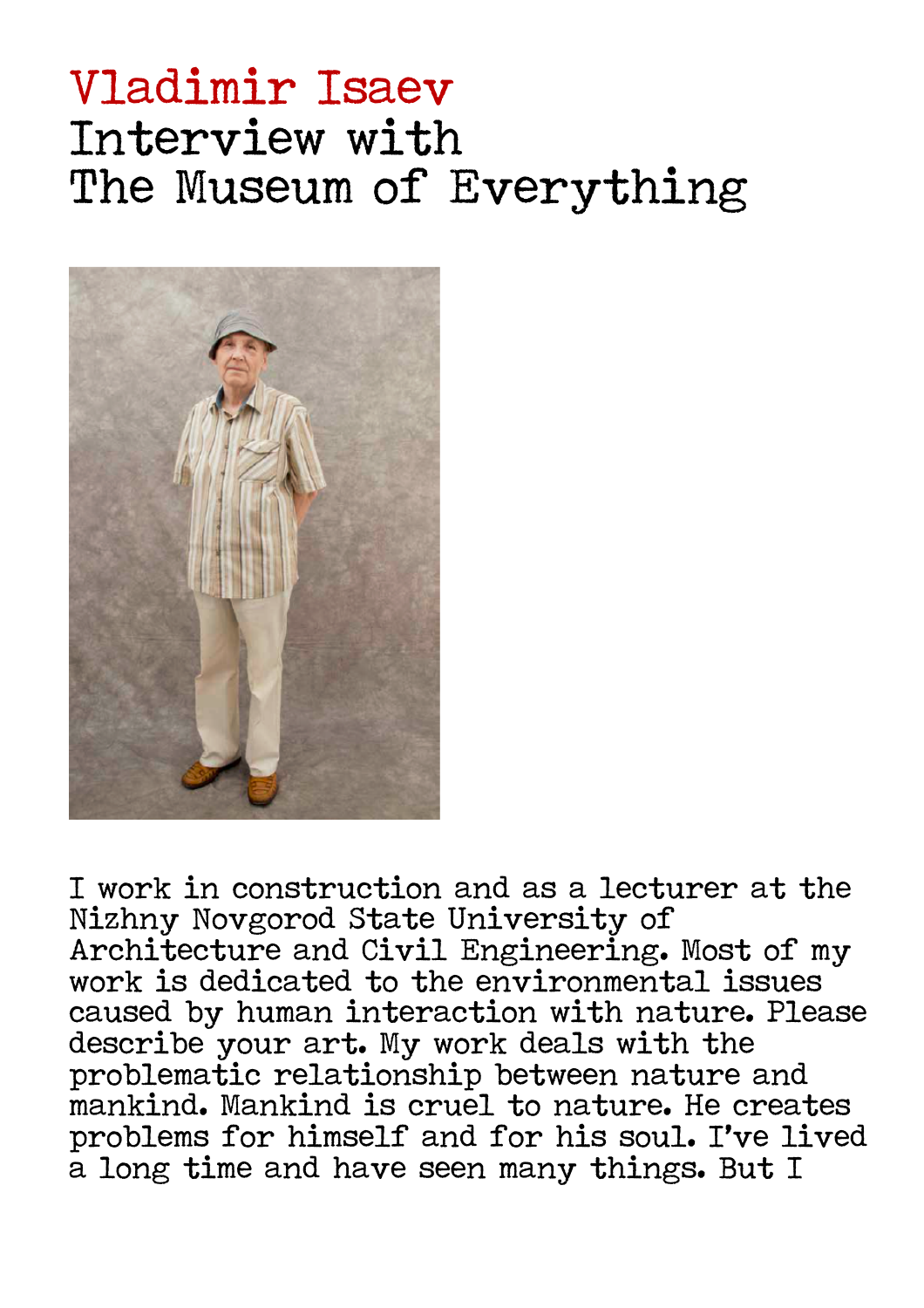have never encountered any other artist who dedicated his life to this theme.

## When did you start?

I have been fond of drawing since I was seven or eight years old. I initially started working on this theme in the 1990s. It was very difficult for me, because nothing seemed to come out right. Then I gradually found my own style and it took off by itself. The human soul is like a heavenly crystal. If you look closely at my paintings, you'll see they consist of different elements, tracing mankind from his natural origins to his modern industrial state. The harsh facts of mankind's evolution means there's nothing pure left in us humans anymore ... nothing except our souls. I even wrote a poem about it!

## Let's hear it!

As always we complain about the weather: Relentless rain, fierce hail, demonic sleet Or not to mention – deadly heat. Oh heavens tell us pray For whom this violent display? The heavenly gates are torn asunder, Revealing skies of blue: Spoilt children of mankind  $-$  for you! But have you lost your wits and reason? Destruction and disease you bring It's time to end this deadly treason The earth is clenched in suffering. We must retreat, make way, Apologise before the earth and sky? "What? Not in our lifetime! Why?"